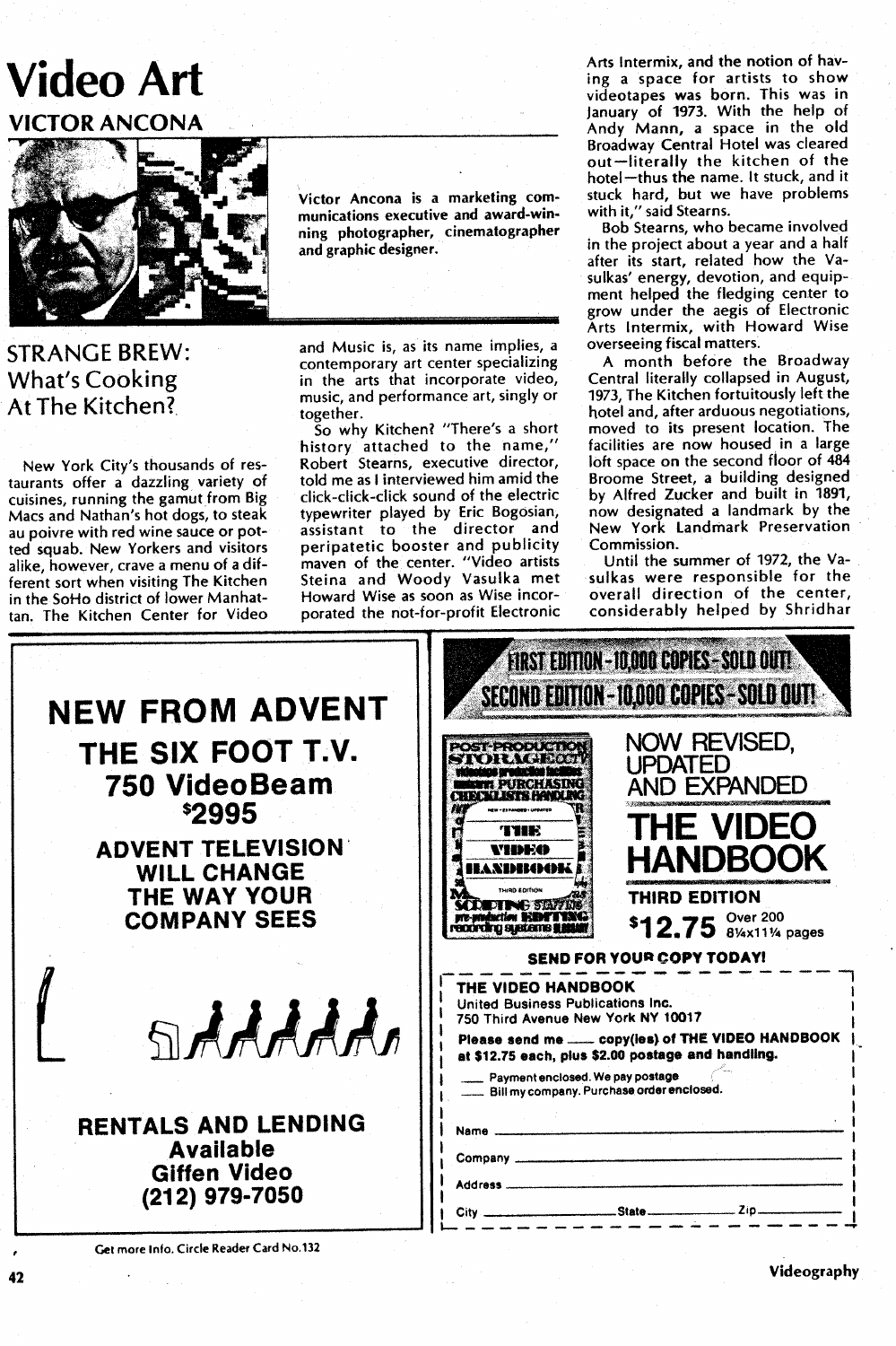Bapat, who acted as video program director. Bob Stearns, then working with Paula Cooper at her gallery, often helped Jim Burton and Rhys Chatham with the music programs at The Kitchen. When the Vasulkas left the city, Howard Wise realized the need for organization, direction, and financial accounting for The Kitchen. He offered the directorship to Bob Stearns.

In January, 1974, Stearns brought in Carlota Schoolman as video director . Besides Ms. Schoolman, the staff includes Michael Shamberg, video assistant, Garrett List, music director, and Rhys Chatham, music assistant. Music directors are changed each year by choice because Stearns prefers active composers who would prefer to limit their time at The Kitchen lest it interfere with their output. "It helps to cycle the music sensibility among different people with different attitudes and keeps the program from being locked into one ideology," said Stearns.

In 1974, The Kitchen Center for Video and Music cut the umbilical cord tying it to Electronic Arts Intermix and started life on its own. The nonprofit, tax-exempt cultural organization, Haleakala, Inc., was formed to run The Kitchen. It is funded by the National Endowment for the Arts, the New York State Council on the Arts, private foundations, corporations, and individual memberships.

Haleakala (House of the Sun) is the name of the largest dormant volcano in the world, located on the island of Maui, Hawaii. Bob Stearns's father, <sup>a</sup> physicist, worked atop Haleakala for four years, at the Lockheed observatory. "Haleakala is a huge mountain, 10,000 feet high, and when you stand at sea-level and you see the summit on one constant slope, it's grant," Bob exclaimed.

"The name (Kitchen) sticks well once you know us, but it's still deceptive to anyone on the outside, and the deceptiveness of the name sounds like a kind of in-group, which might inhibit the growth of our audience," Stearns said . The confusion even extends to foundations where Stearns spends considerable time explaining that The Kitchen is not a restaurant! "The name to me," said Bob, "is outdated. It has a 1960's antiestablishment ring to it. It's too cute." But whatever its name, the Kitchen is a Mecca for an ever-growing number of enthusiasts interested in the contemporary interaction of the arts.

There is always something cooking at The Kitchen. A year's schedule consists of 14 exhibitions, 25 screen-